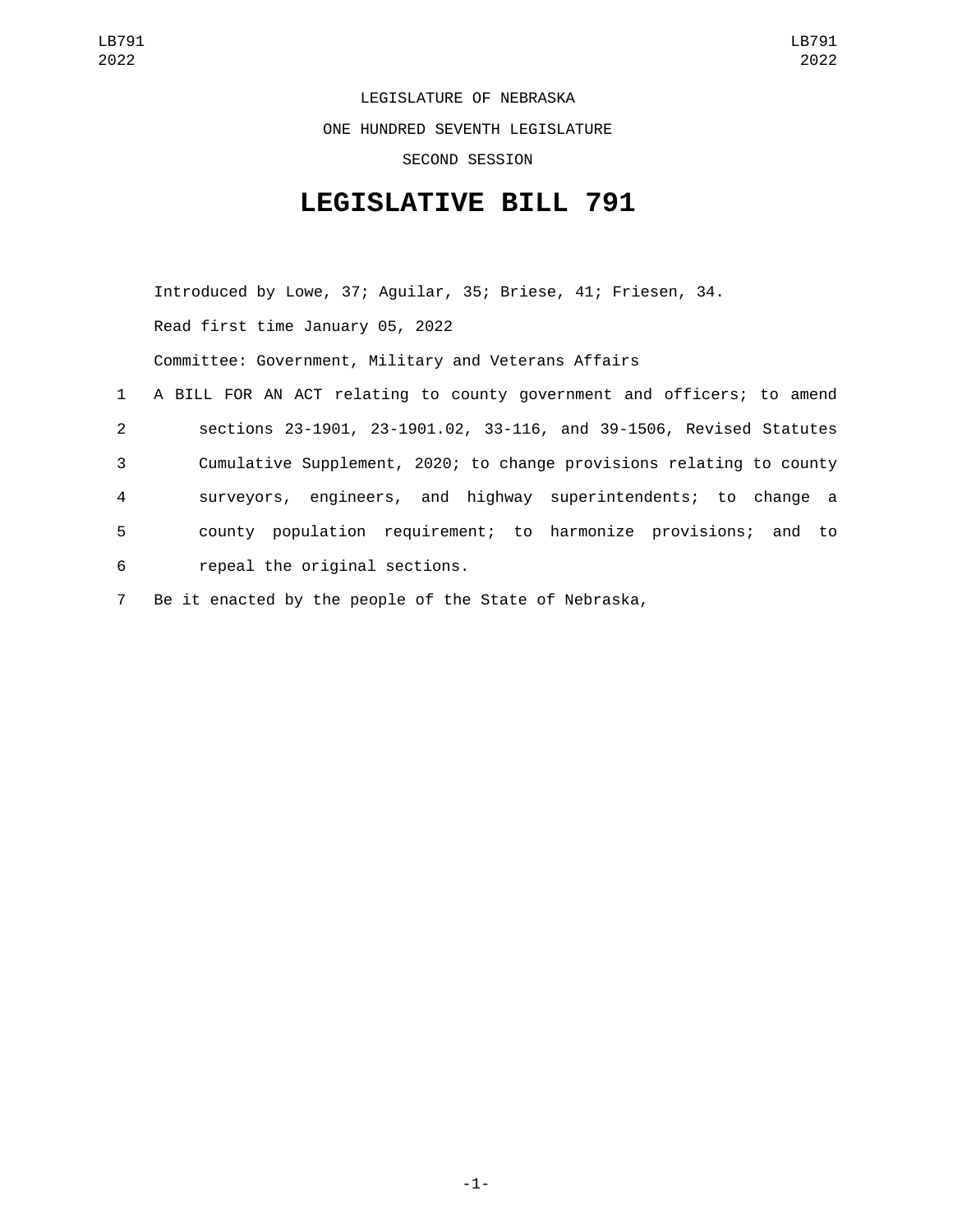Section 1. Section 23-1901, Revised Statutes Cumulative Supplement, 2 2020, is amended to read:

 23-1901 (1) It shall be the duty of the county surveyor to make or cause to be made all surveys within his or her county that the county surveyor may be called upon to make and record the same.

 (2) In all counties having a population of at least one hundred 7 sixty thousand inhabitants but less than one hundred fifty thousand inhabitants, the county surveyor shall be ex officio county engineer and shall be either a professional engineer as provided in the Engineers and Architects Regulation Act or a registered land surveyor as provided in the Land Surveyors Regulation Act or both. In such counties, the office 12 of surveyor shall be full time.

 In counties having a population of one hundred fifty thousand inhabitants or more, a county engineer shall be a professional engineer as provided in the act and shall be elected as provided in section  $32 - 526$ .

(3) The county engineer or ex officio county engineer shall:

 (a) Prepare all plans, specifications, and detail drawings for the use of the county in advertising and letting all contracts for the building and repair of bridges, culverts, and all public improvements 21 upon the roads;

 (b) Make estimates of the cost of all such contemplated public improvements, make estimates of all material required for such public improvements, inspect the material and have the same measured and ascertained, and report to the county board whether the same is in 26 accordance with its requirements;

 (c) Superintend the construction of all such public improvements and inspect and require that the same shall be done according to contract;

 (d) Make estimates of the cost of all labor and material which shall be necessary for the construction of all bridges and improvements upon public highways, inspect all of the work and materials placed in any such

-2-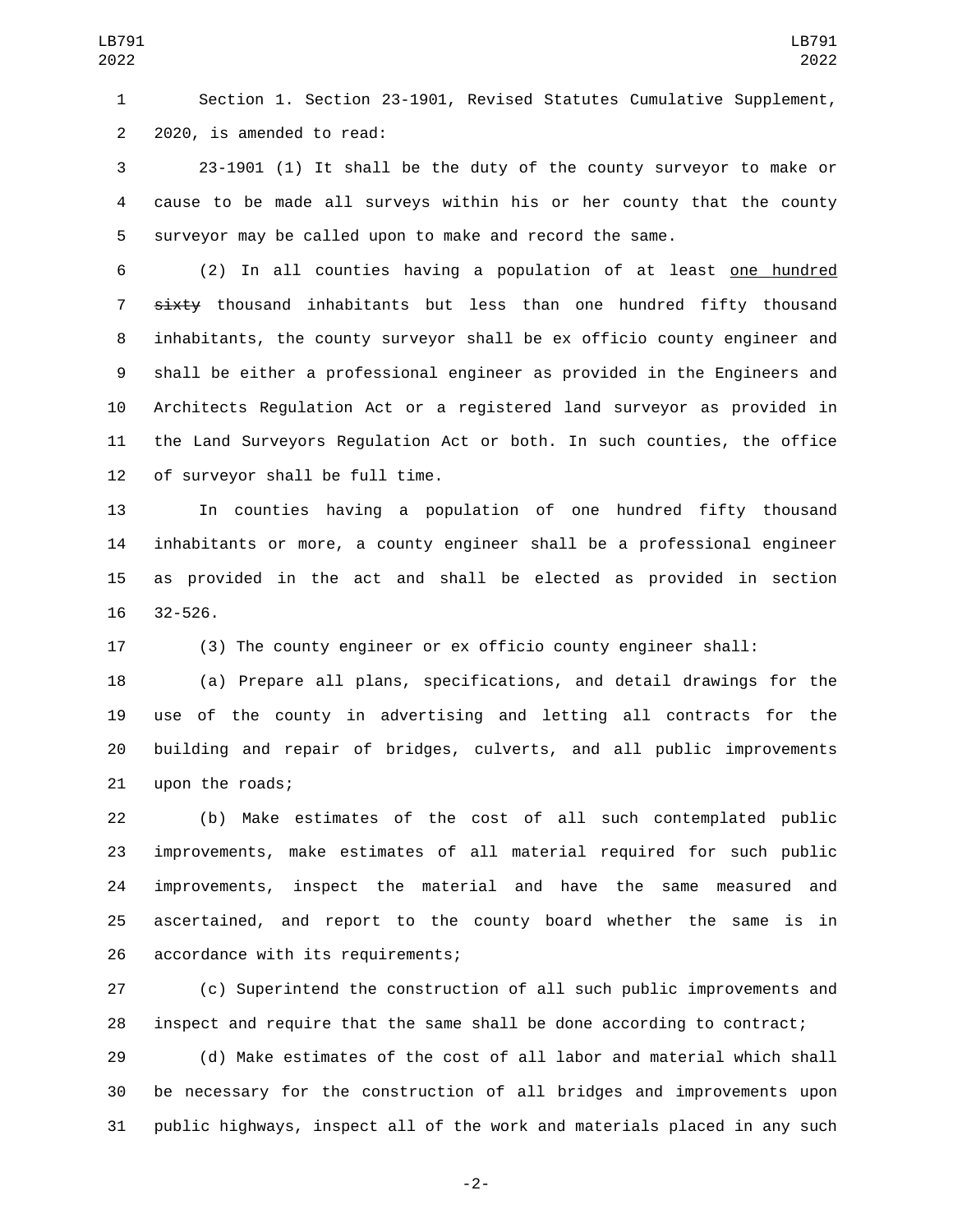public improvements, and make a report in writing to the county board with a statement in regard to whether the same comply with the plans, specifications, and detail drawings of the county board prepared for such work or improvements and under which the contract was let; and

 (e) Have charge and general supervision of work or improvements authorized by the county board, inspect all materials, direct the work, and make a report of each piece of work to the county board.

 The county engineer or surveyor shall also have such other and further powers as are necessarily incident to the general powers granted.

 (4) The county surveyor shall prepare and file the required annual inventory statement of county personal property in his or her custody or possession as provided in sections 23-346 to 23-350.

 (5) In counties having a population of one hundred fifty thousand inhabitants or more, the county engineer shall appoint a full-time county surveyor. The county surveyor shall perform all the duties prescribed in sections 23-1901 to 23-1913 and any other duties assigned to him or her by the county engineer. The county surveyor shall be a registered land surveyor as provided in the Land Surveyors Regulation Act.

 Sec. 2. Section 23-1901.02, Revised Statutes Cumulative Supplement, 20 2020, is amended to read:

 23-1901.02 The county surveyor may appoint a deputy for whose acts he or she will be responsible. The surveyor may not appoint the county treasurer, sheriff, register of deeds, or clerk as deputy.

24 In counties having a population of one hundred sixty thousand but less than one hundred fifty thousand, if the county surveyor is a professional engineer, he or she shall appoint as deputy a registered land surveyor or, if the county surveyor is a registered land surveyor, he or she shall appoint as deputy a professional engineer. This requirement shall not apply if the county surveyor is both a professional 30 engineer and a registered land surveyor.

The appointment shall be in writing and revocable in writing by the

-3-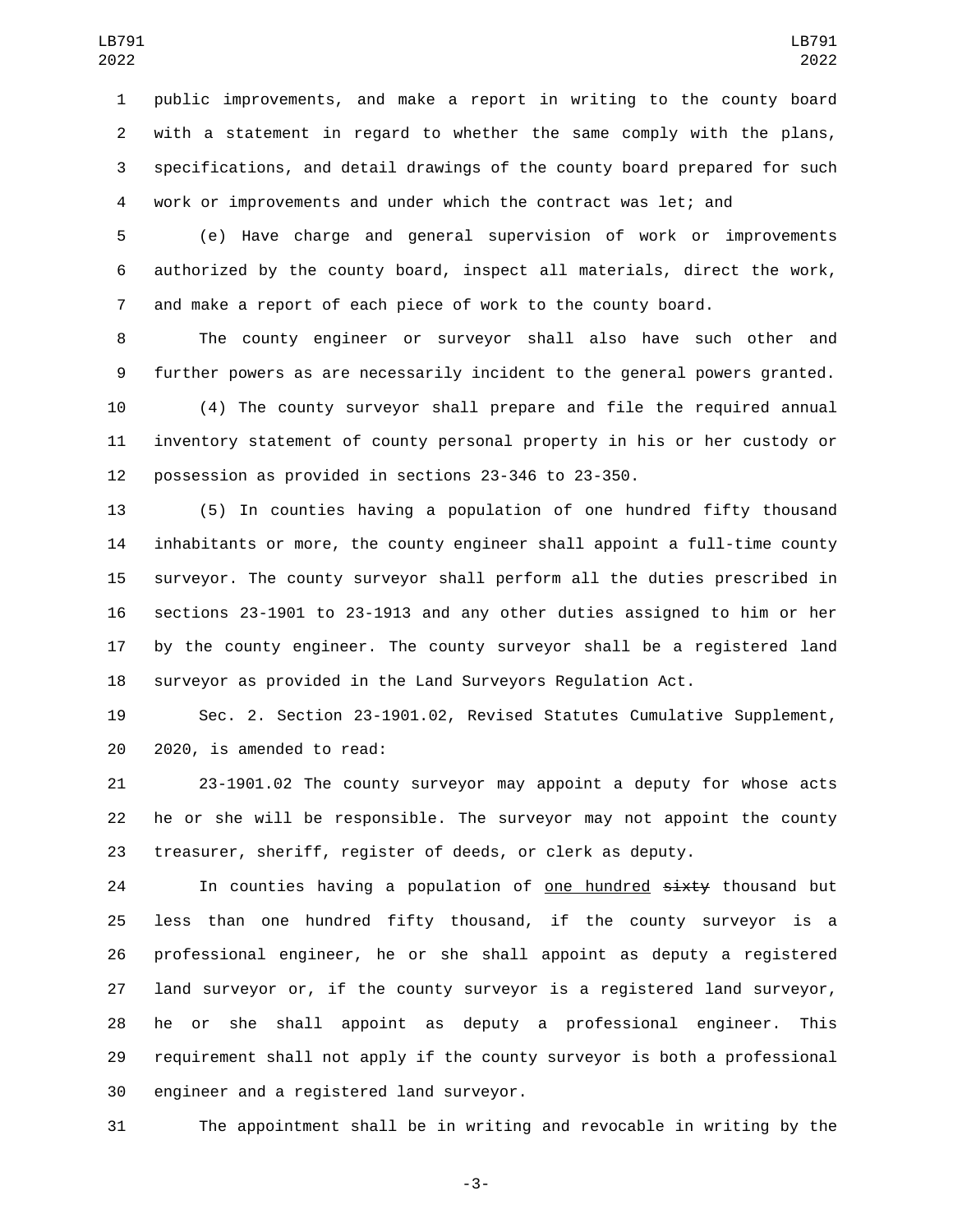surveyor. Both the appointment and revocation shall be filed and kept in 2 the office of the county clerk.

 The deputy shall take the same oath as the surveyor which shall be endorsed upon and filed with the certificate of appointment. The surveyor 5 may require a bond of the deputy.

 In the absence or disability of the surveyor, the deputy shall perform the duties of the surveyor pertaining to the office, but when the surveyor is required to act in conjunction with or in place of another officer, the deputy cannot act in the surveyor's place.

 Sec. 3. Section 33-116, Revised Statutes Cumulative Supplement, 11 2020, is amended to read:

 33-116 Each county surveyor shall be entitled to receive the following fees: (1) For all services rendered to the county or state, a daily rate as determined by the county board; and (2) for each mile actually and necessarily traveled in going to and from work, the rate allowed by the provisions of section 81-1176. All expense of necessary assistants in the performance of the above work, the fees of witnesses, and material used for perpetuation and reestablishing lost exterior section and quarter corners necessary for the survey shall be paid for by the county and the remainder of the cost of the survey shall be paid for by the parties for whom the work may be done. All necessary equipment, conveyance, and repairs to such equipment, required in the performance of the duties of the office, shall be furnished such surveyor at the expense of the county, except that in any county with a population of less than 25 one hundred sixty thousand the county board may, in its discretion, allow the county surveyor a salary fixed pursuant to section 23-1114, payable monthly, by warrant drawn on the general fund of the county. All fees received by surveyors so receiving a salary may, with the authorization of the county board, be retained by the surveyor, but in the absence of such authorization all such fees shall be turned over to the county treasurer monthly for credit to the county general fund.

-4-